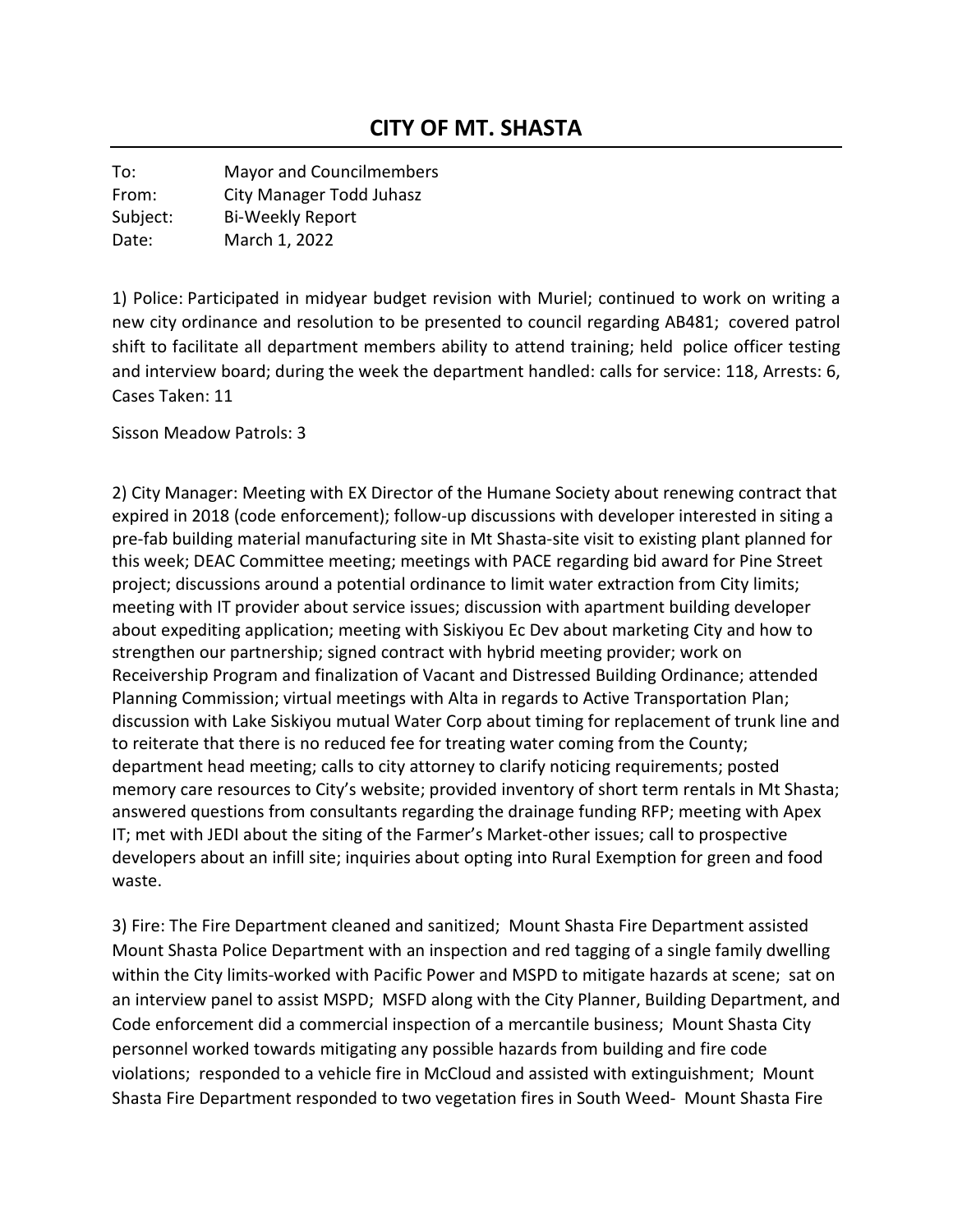Department sent a chief officer, engine, and two water tenders to the first fire- to the second, MSFD sent a chief officer and engine; Mount Shasta Fire Department had a joint training with Dunsmuir-Castella fire- during the training we fit tested both departments for SCBA masks, debriefing on hazmat issues during medical calls; MSFD has interest from one new volunteer and will be reactivating a past volunteer who has moved back to the area; MSFD provided a chief officer, two water tenders, and a type 1 engine to another fire in South Weed;

The Mount Shasta Fire Department responded to 20 Calls.

Medicals-6 Public Assists-2 Vegetation Fire-2 Structure Fire-1 Flue Fire-1 Vehicle Fire-1 False Alarm-6 Authorized Control Burning-1

10 of the 20 calls were after normal work hours. (6:00 pm to 8:00 am)

4) Public Works: Weekly Bac-T routine samples completed and passed; Bac-T samples for the new 12" watermain along Mt View to station 31+00 passed and waterline was placed into service; PW crew located water lines in an effort to update GIS maps; performed monthly meter reads and performed troubleshooting of chronic non-read meters; crews trimmed trees at various locations to make clearance for traffic and equipment and to improve visibility; PW assisted fire department with hauling of vegetation from fire access road that was cut to enhance fire protection of Roseburg property; repaired a water lateral leak at 206 Orem- found leak in roadway that required replacing entire 34" line as existing line was deteriorated; responded to 5 USA notifications, 3 customer water shut offs and 1 private sewer back up. **Tank 1 Project** - Contractor continued installation of 12" water main down through the Meadow Brook subdivision through Mt View Dr and completed tie in at S Mt Shasta Blvd. Performed water shutdown for tie in at S Mt Shasta Blvd. Contractor also completed tie ins of 5 private laterals from new waterline. PW crew continued locating utilities for waterline project. **WWTP** - Contractor continued pouring concrete walls for main structure. Samples were driven to Fairfield by WW Treatment crew. performed laboratory duties for the week as well as covered